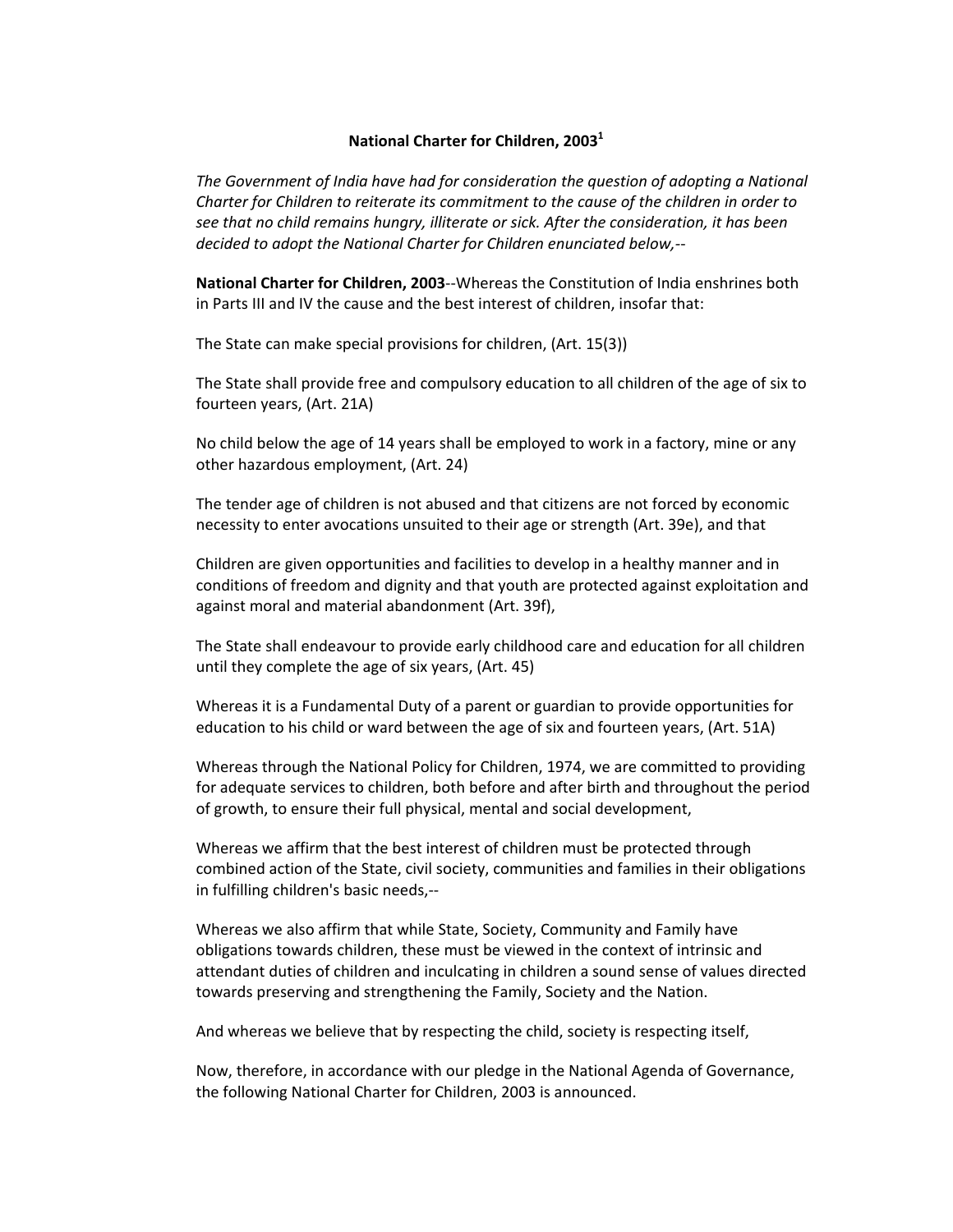Underlying this Charter is our intent to secure for every child its inherent right to be a child and enjoy a healthy and happy childhood, to address the root causes that negate the healthy growth and development of children, and to awaken the conscience of the community in the wider societal context to protect children from all firms of abuse, while strengthening the family, society and the Nation.

## **Charter 1 ‐ CHARTER**

**1. Survival, Life and Liberty**‐‐(a) The State and community shall undertake all possible measures to ensure and protect the survival, life and liberty of all children.

(b) In particular, the State and community will undertake all appropriate measures to address the problems of infanticide and foeticide, especially of female child and all other emerging manifestations that deprive the girl child of her right to survive with dignity.

**2. Promoting High Standards of Health and Nutrition‐‐**(a) The State shall take measures to ensure that all children enjoy the highest attainable standards of health, and provide for preventive and curative facilities at all levels especially immunisation and prevention of micronutrient deficiencies for all children.

(b) The State shall take measures to cover, under primary health facilities and specialised care and treatment, all children of families below the poverty line.

(c) The State shall take measures to provide adequate pre‐natal and post‐natal care form others along with immunization against preventable diseases.

(d) The State shall undertake measures to provide for a national plan that will ensure that the mental health of all children is protected.

(e) The State shall take steps to ensure protection of children from all practices that are likely to harm the child's physical and mental health.

**3.** The State shall take steps to provide all children from families below the poverty line with adequate supplementary nutrition and undertake adequate measures for ensuring access to safe drinking water and environmental sanitation and hygiene.

**4. Assuring Basic Minimum Needs and Security‐‐**(a) The State recognizes that the basic minimum needs of every child must be met, that foster full development of the child's faculties.

(b) In order to ensure this, the State shall in partnership with the community provide social security for children, especially for abandoned children and street children.

(c) State and community shall try and remove the fundamental causes which result in abandoned children and children living on streets, and provide infrastructure and material support by way of shelter, education, nutrition and recreation.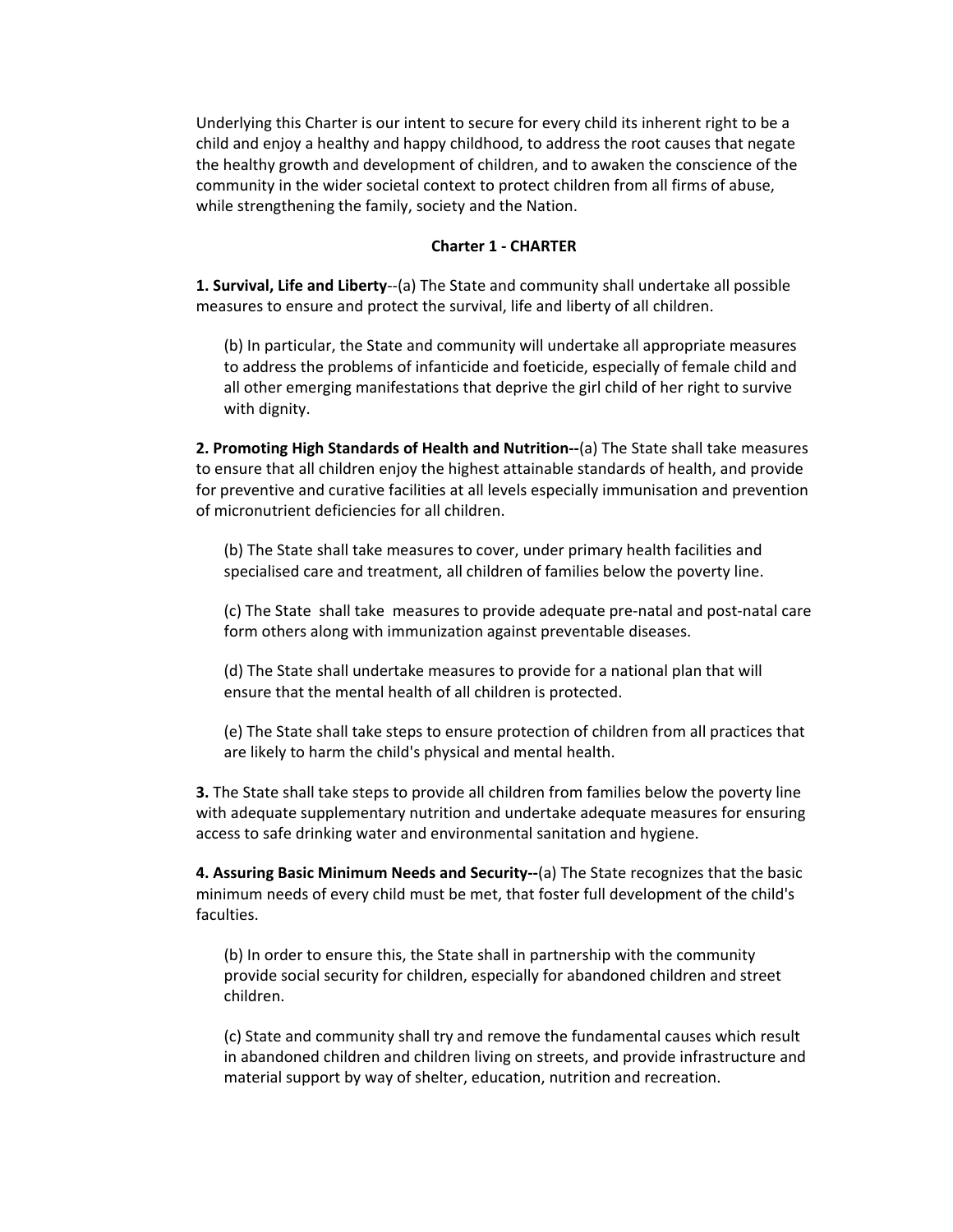**5. Play and Leisure‐‐**The State and community shall recognize that all children require adequate play and leisure for their healthy development and must ensure means to provide for recreational facilities and services for children of all ages and social groups.

**6. Early Childhood Care for Survival, Growth and Development‐‐**(a) The State shall in partnership with the community provide early childhood care for all children and encourage programmes which will stimulate and develop their physical and cognitive capacities.

(b) The State shall in partnership with the community aim at providing a child care centre in every village where infants and children of working mothers can be adequately cared for.

(c) The State will make special efforts to provide these facilities to children from SCs / STs and marginalised sections of society.

**7. Free and Compulsory Primary Education‐‐**(a) The State recognises that all children shall have access to free and compulsory education. Education at the elementary level shall be provided free of cost and special incentives should be provided to ensure that children from disadvantaged social groups are enrolled, retained and participate in schooling.

(b) At the secondary level, the State shall provide access to education for all and provide supportive facilities from the disadvantaged groups.

(c) The State shall in partnership with the community ensure that all the educational institutions function efficiently and are able to reach universal enrolment, universal retention, universal participation and universal achievement.

(d) The State and community recognise that a child be educated in its mother tongue.

(e) The State shall ensure that education is child‐oriented and meaningful. It shall also take appropriate measures to ensure that education is sensitive to the healthy development of the girl child and to children of varied cultural backgrounds.

(f) The State shall ensure that school discipline and matters related thereto do not result in physical, mental, psychological harm or trauma to the child.

(g) The Stale shall formulate special programmes to spot, identify, encourage and assist the gifted children for their development in the field of their excellence.

**8. Protection from Economic Exploitation and All Forms of Abuse‐‐**(a) The State shall provide protection to children from economic exploitation and from performing tasks that are hazardous to their well‐being.

(b) The State shall ensure that there is appropriate regulation of conditions of work in occupations and processes where children perform work of a non‐hazardous nature and that their rights are protected.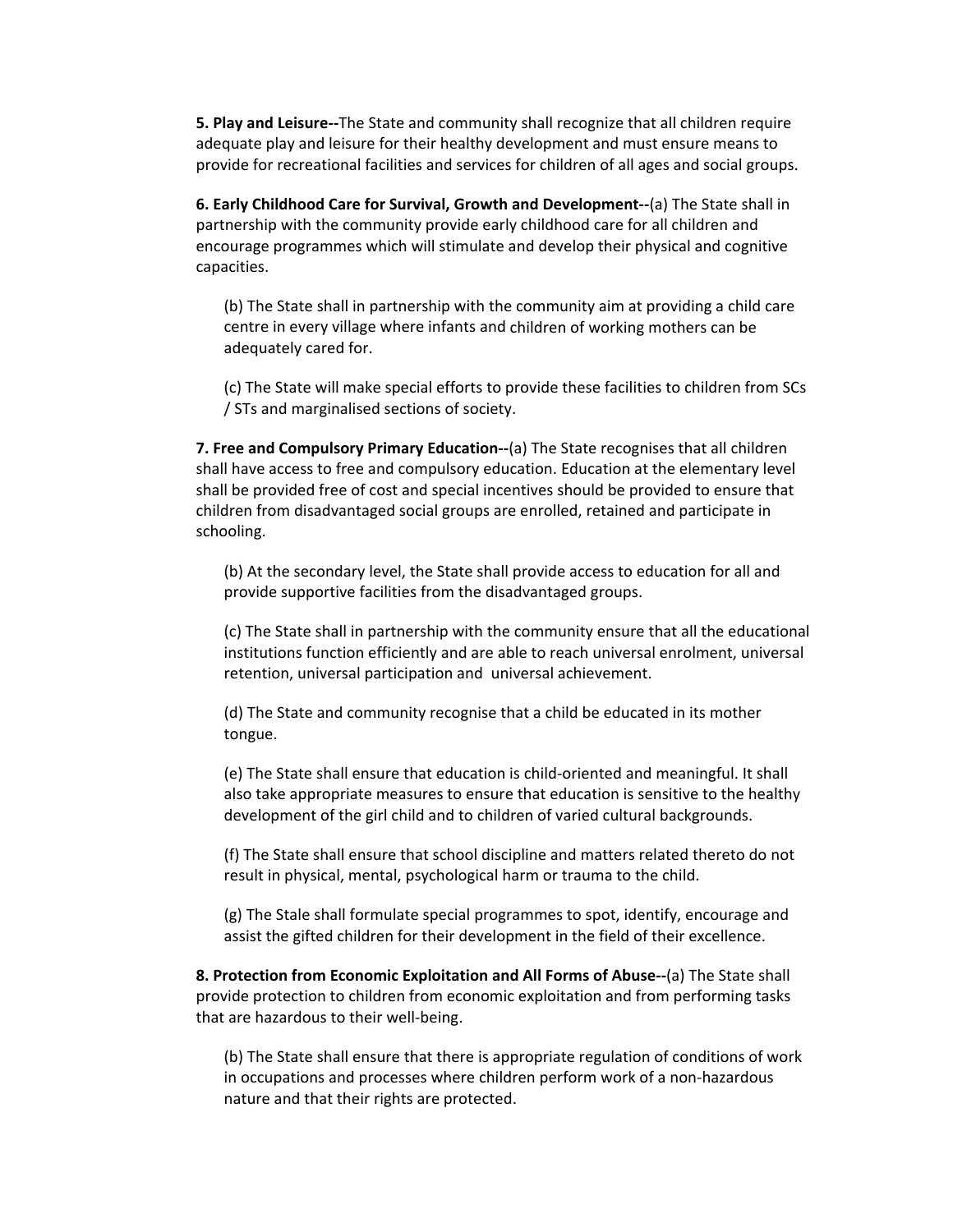(c) The State shall move towards a total ban of all forms of child labour.

**9.** (a) All children have a right to be protected against neglect, maltreatment, injury, trafficking, sexual and physical abuse of all kinds, corporal punishment, torture, exploitation, violence and degrading treatment.

(b) The State shall take legal action against those committing such violations against children even if they be legal guardians of such children.

(c) The State shall in partnership with the community set up mechanisms for identification, reporting, referral, investigation and follow-up of such acts, while respecting the dignity and privacy of the child.

(d) The State shall in partnership with the community take up steps to draw up plans for the identification, care, protection, counselling and rehabilitation of child victims and ensure that they are able to recover, physically, socially and psychologically, and re‐integrate into society.

**10.** (a) The State shall take strict measures to ensure that children are not used in the conduct of any illegal activity, namely, trafficking of narcotic drugs and psychotropic substances, begging, prostitution, pornography or violence. The State in partnership with the community shall ensure that such children are rescued and immediately placed under appropriate care and protection.

(b) The State and community shall ensure protection of children in distress for their welfare and all round development.

(c) The State and community shall ensure protection of children during the occurrence of natural calamities in their best interest.

**11. Protection of the Girl Child‐‐**(a) The State and community shall ensure that crimes and atrocities committed against the girl child, including child marriage, discriminatory practices, forcing girls into prostitution and trafficking are speedily eradicated.

(b) The State shall in partnership with the community undertake measures, including social, educational and legal, to ensure that there is greater respect for the girl child in the family and society.

(c) The State shall take serious measures to ensure that the practice of child marriage is speedily abolished.

**12. Empowering Adolescents‐‐**The State and community shall take all steps to provide the necessary education and skills to adolescent children so as to equip them to become economically productive citizens. Special programmes will be undertaken to improve the health and nutritional status of the adolescent girl.

**13. Equality, Freedom of Expression, Freedom to Seek and Receive Information, Freedom of Association and Peaceful Assembly‐‐**The State and community shall ensure that all children are treat equally without discrimination on grounds of the child's or the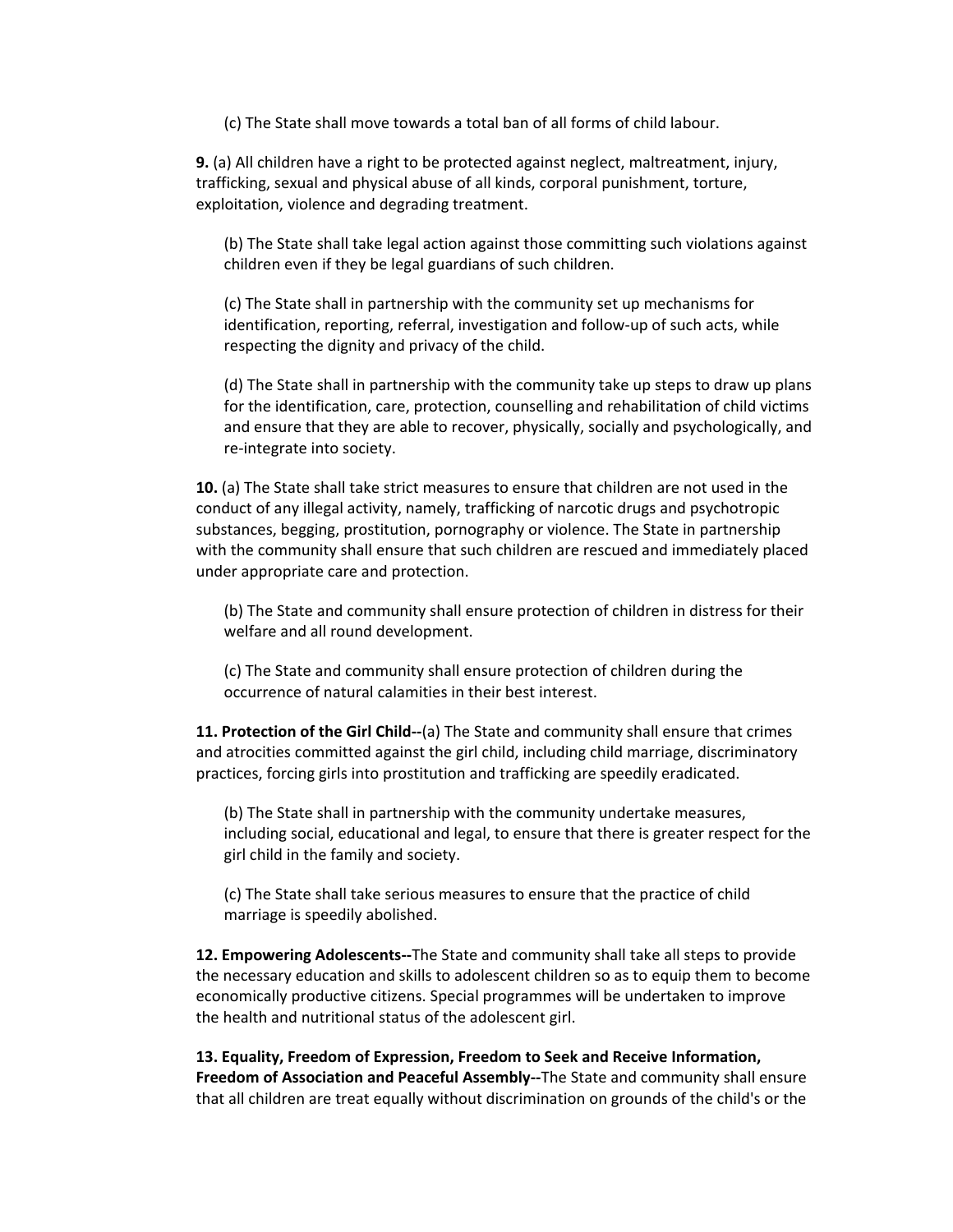child's parents or legal guardian's race, colour, caste, sex, language, religion, political or other opinion, national, ethnic or social origin, disability, birth, political status, or any other consideration.

**14.** All children shall be given every opportunity for all round development of their personality, including expression of creativity.

**15.**(a) Every child shall have the freedom to seek and receive information and ideas. The State and community shall provide opportunities for the child to access information that will contribute to the child's development.

(b) The State and community shall undertake special measures to ensure that the linguistic needs of children are taken care of and encourage the production and dissemination of child‐friendly information and material in various forms.

(c) The State and community shall be responsible for formulating guidelines for the mass media in order to ensure that children are protected from material injuries to their well‐being.

**16.** All children shall enjoy freedom of association and peaceful assembly, subject to reasonable restrictions and in conformity with social and family values.

**17. Strengthening Family‐‐**(a) Every child has a right to a family. In case of separation of children from their families, the State shall ensure that priority is given to re-unifying the child with its parents. In cases where the State perceives adverse impact of such a re-unification, the State shall make alternate arrangements immediately, keeping in mind the best interests and the views of the child.

(b) All children have a right to maintain contact with their families, even when they are within the custody of the State for various reasons.

(c) The State shall undertake measures to ensure that children without families are either placed for adoption, preferably intra‐country adoption, or foster care or any other family substitute services.

(d) The State shall ensure that appropriate rules with respect to the implementation of such services are drafted in a manner that are in the best interest of the child and that regulatory bodies are set up to ensure the strict enforcement of these rules.

(e) All children shall have the right to meet their parents and other family members who may be in custody.

**18. Responsibilities of Both Parents‐‐**The State recognizes the common responsibilities of both parents in rearing their children.

**19. Protection of Children with Disabilities‐‐**(a) The State and community recognise that all children with disabilities must be helped to lead a full life with dignity and respect. All measures would be undertaken to ensure that children with disabilities are encouraged to be integrated into the mainstream society and actively participate in all walks of life.